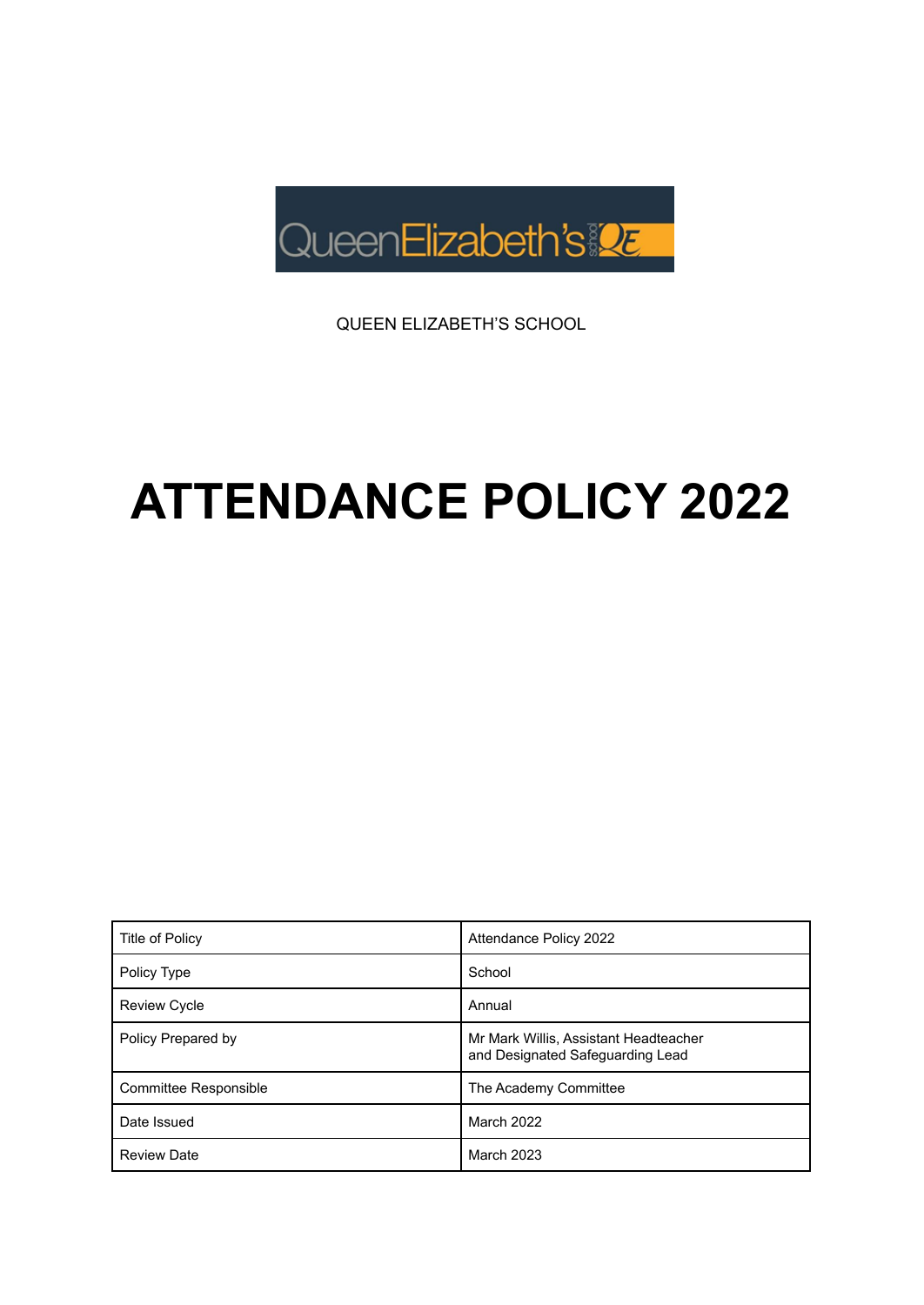# **Section 1: Rationale/statement of intent**

For a child to reach their full educational achievement a high level of school attendance is essential. Queen Elizabeth's School is committed to providing an education of the highest quality for all our pupils/students and endeavour to provide an environment where all pupils feel valued and welcome.

Parents and pupils play a part in making our school so successful. Every child has a right to access the education to which they are entitled. Parents and teachers share the responsibility for supporting and promoting excellent school attendance and punctuality for all. It is our duty to consistently strive to achieve a goal of 100% attendance for all children.

Every opportunity will be used to convey to pupils and their parents or carers the importance of regular and punctual attendance. For our children to take full advantage of the educational opportunities offered it is vital that your child is at school, on time, every day the school is open unless the reason for the absence is unavoidable. The routines children develop around attendance and punctuality at school are the same as the expectations of any future employer in the world of work.

High attainment, confidence with peers and staff, and future aspirations depend on good attendance.

Department of Education research found that the higher the overall absence rate across Key Stage (KS) 2 and KS4, the lower the likely level of attainment at the end of KS2 and KS4.

Pupils with no absence are 1.3 times more likely to achieve level 4 or above, and 3.1 times more likely to achieve level 5 or above, than pupils that missed 10-15% of all sessions

Pupils with no absence are 2.2 times more likely to achieve 5+ GCSEs 9-4 or equivalent including English and mathematics than pupils that missed 15-20% of KS4 lessons

Regular attenders:

- make better progress, both socially and academically
- find school routines, school work and friendships easier to cope with
- find learning more satisfying
- are more successful in transferring between first school, Middle school, Upper school, and higher education, employment or training.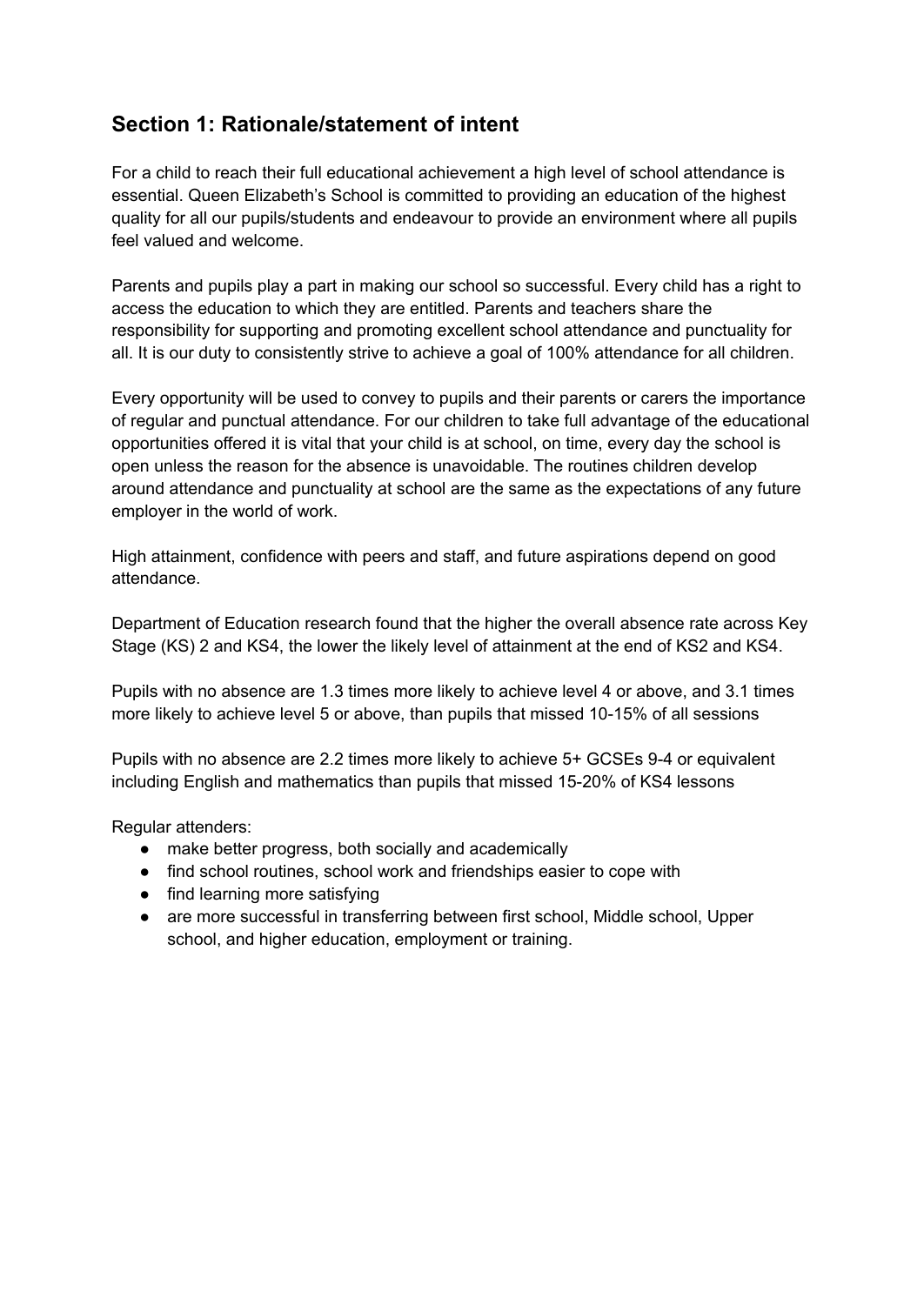# **Section 2: Operating the policy**

# **1. Promoting good attendance**

The foundation for good attendance is a strong partnership between the school, parents and the child. The Home School Agreement will contain details of how we will work with parents and our expectations of what parents will need to do to ensure their child achieves good attendance.

Queen Elizabeth's School will provide parents with regular information regarding attendance. Parents have real time access to their child's attendance through the SIMS App. Information on attendance is also provided to parents in the termly progress check.

To help us all to focus on this we will: Schools to add/delete/amend as required – below is an example provide information on all matters related to attendance in our regular/weekly home school bulletin/newsletter/website report to you on how your child is performing in school, what their attendance and punctuality rate is and how this relates to their attainments celebrate good attendance by displaying individual and class achievements reward good or improving attendance through class competitions, certificates and outings/ events set targets for the school and for classes for attendance and display these in the school run events when parents, pupils and staff can work together on raising attendance levels across the school.

# **2. Roles and responsibilities**

# **Assistant Headteacher - School Attendance Leader**

A member of the senior leadership team will oversee, direct and co-ordinate the school's work in promoting regular and improved attendance and will ensure the attendance policy is consistently applied throughout the school.

This person will also ensure that attendance is both recorded accurately and analysed. They will ensure that attendance issues are identified at an early stage and that support is put in place to deal with any difficulties. If absence is frequent or continuous, except where a child is clearly unwell, staff will discuss with parents/carers the need and reasons for their child's absence and will encourage them to keep

#### **HUB**

HUB team (DH, AHT Safeguarding, AHT Curriculum and SENDCO). Fortnightly meetings to discuss students requiring HUB support to improve attendance. Referrals made by the Attendance officer to AHT. Actions and decisions of support offered through this team.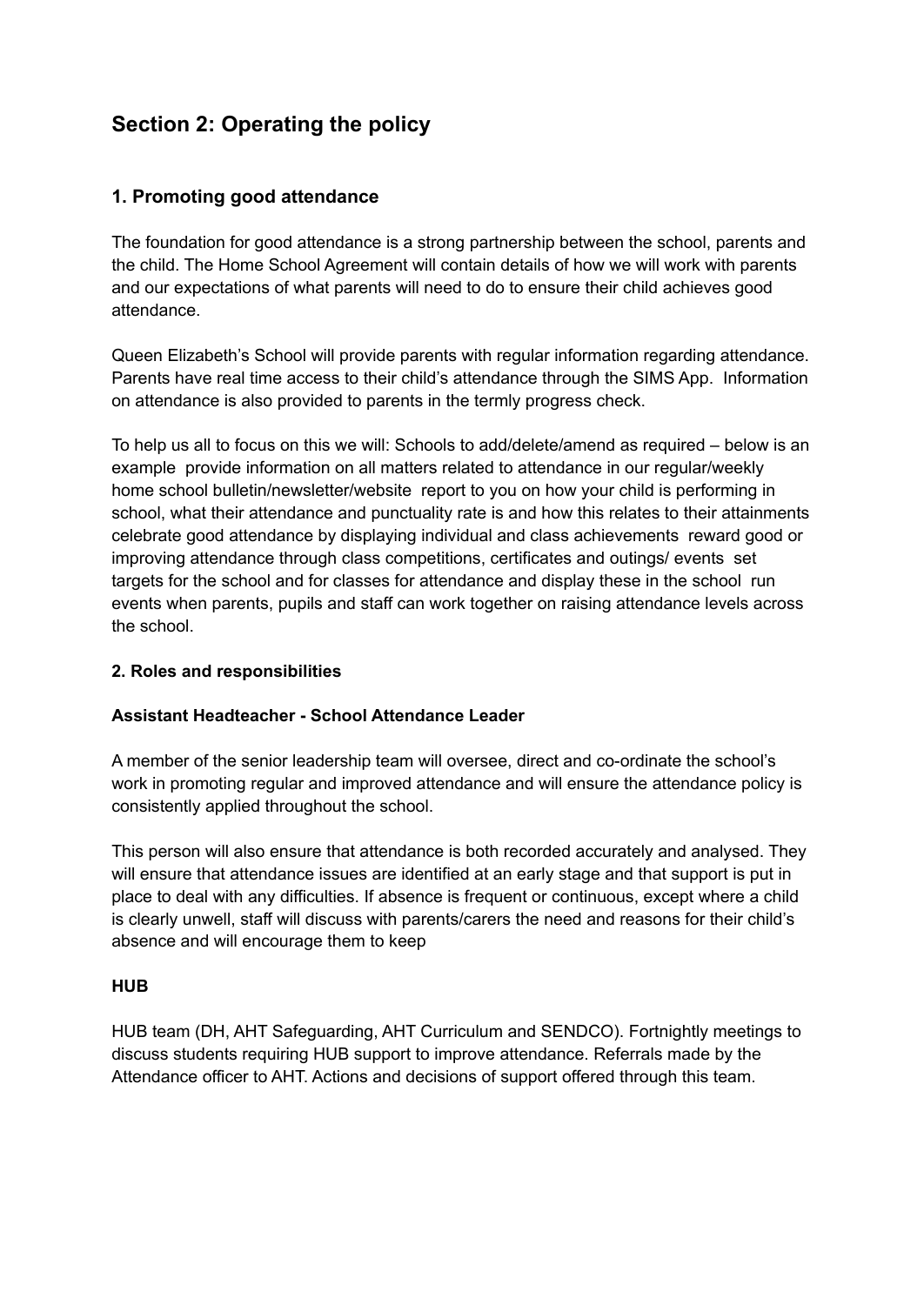# **Attendance Officer**

Reports directly to the Assistant Headteacher. They monitor attendance on a daily basis and carry out first day calls. The attendance officer will prepare and send out attendance letters on behalf of the Head of House and Assistant Headteacher. The Attendance Officer will also carry out safeguarding calls to students in Alternative Provision or on long term absence.

## **Tutor**

The tutor is responsible for:

- keeping an accurate record of attendance for am and pm sessions and coding as necessary.
- Promote and reward good attendance with students at all appropriate opportunities.
- Liaise with the Head of House on matters of attendance and punctuality.
- Communicate any concerns or underlying problems that may account for a child's absence. Support pupils with absence to engage with their learning once they are back in school.

# **Head of House**

The Head of House is responsible for:

- monitoring attendance for their House.
- communicate with parents and intervene when attendance is between 86% and 96%.
- Promote and reward good attendance with students at all appropriate opportunities.

If absence is frequent or continuous, except where a child is clearly unwell, staff will discuss with parents/carers the need and reasons for their child's absence and will encourage them to keep absences to a minimum. A note or explanation from a pupil's home does not mean an absence becomes authorised. The decision whether or not to authorise an absence will always rest with the school.

#### **Students**

The Student is responsible for:

- Attending every day unless they are ill or have an authorised absence.
- Arrive in school on time.
- Go to all their registrations and lessons on time.
- Take responsibility for registering at the House Office if they are late or are leaving the school site during school hours.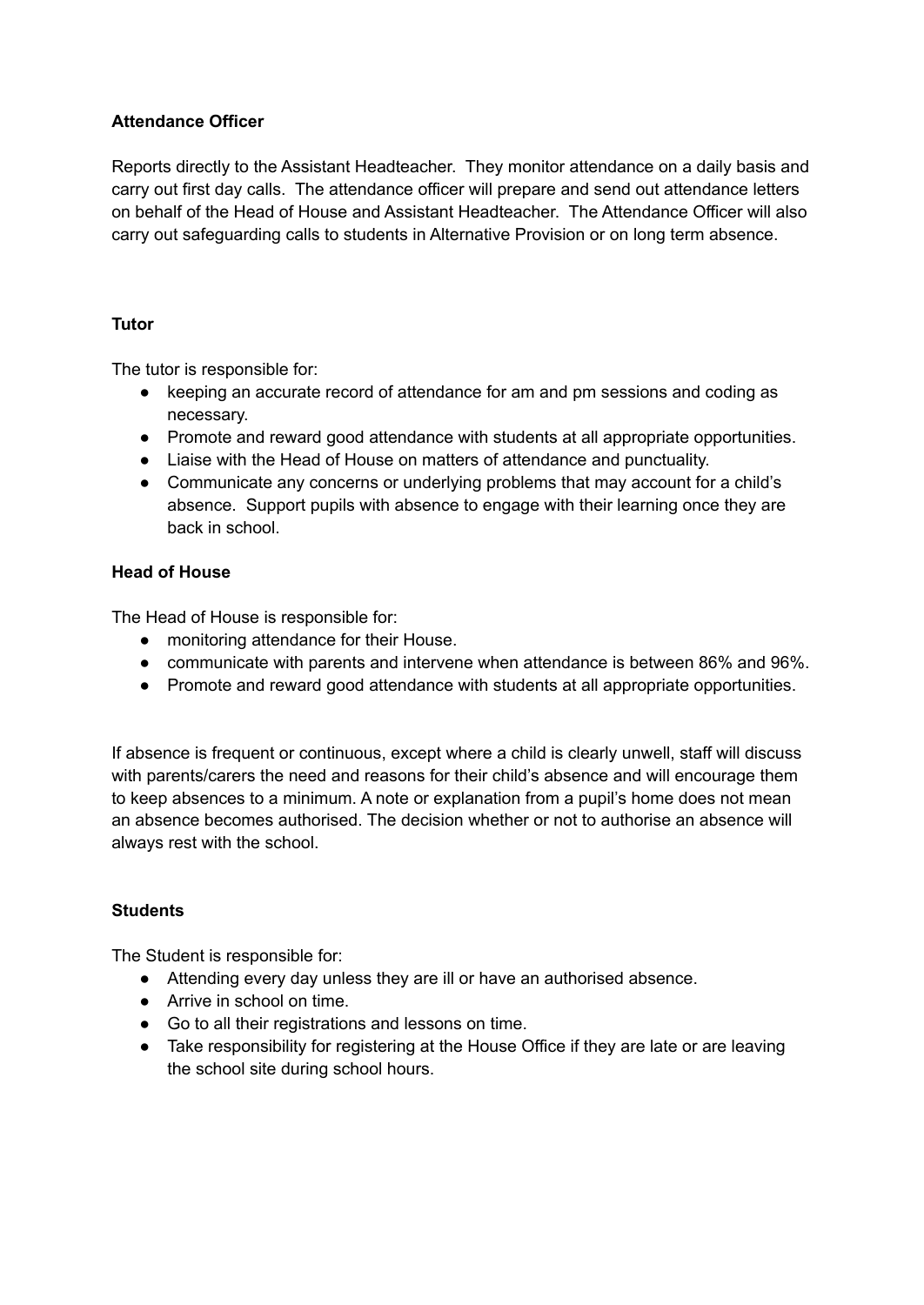# **Parents/Carers**

Ensuring your child's regular attendance at school is a parent/carer's legal responsibility (Section 444 of the 1996 Education Act) and permitting absence from school that is not authorised by the school creates an offence in law.

Parents will:

- inform the school on the first day of absence and each consecutive day via the online absence form on the QE website.
- discuss with the tutor/class teacher any planned absences well in advance support the school with their child in aiming for 100% attendance each year
- avoid taking their child out of school for non-urgent medical or dental appointments
- only request leave of absence if it is for an exceptional circumstance this must be agreed with the headteacher. In term holiday requests will be unauthorised.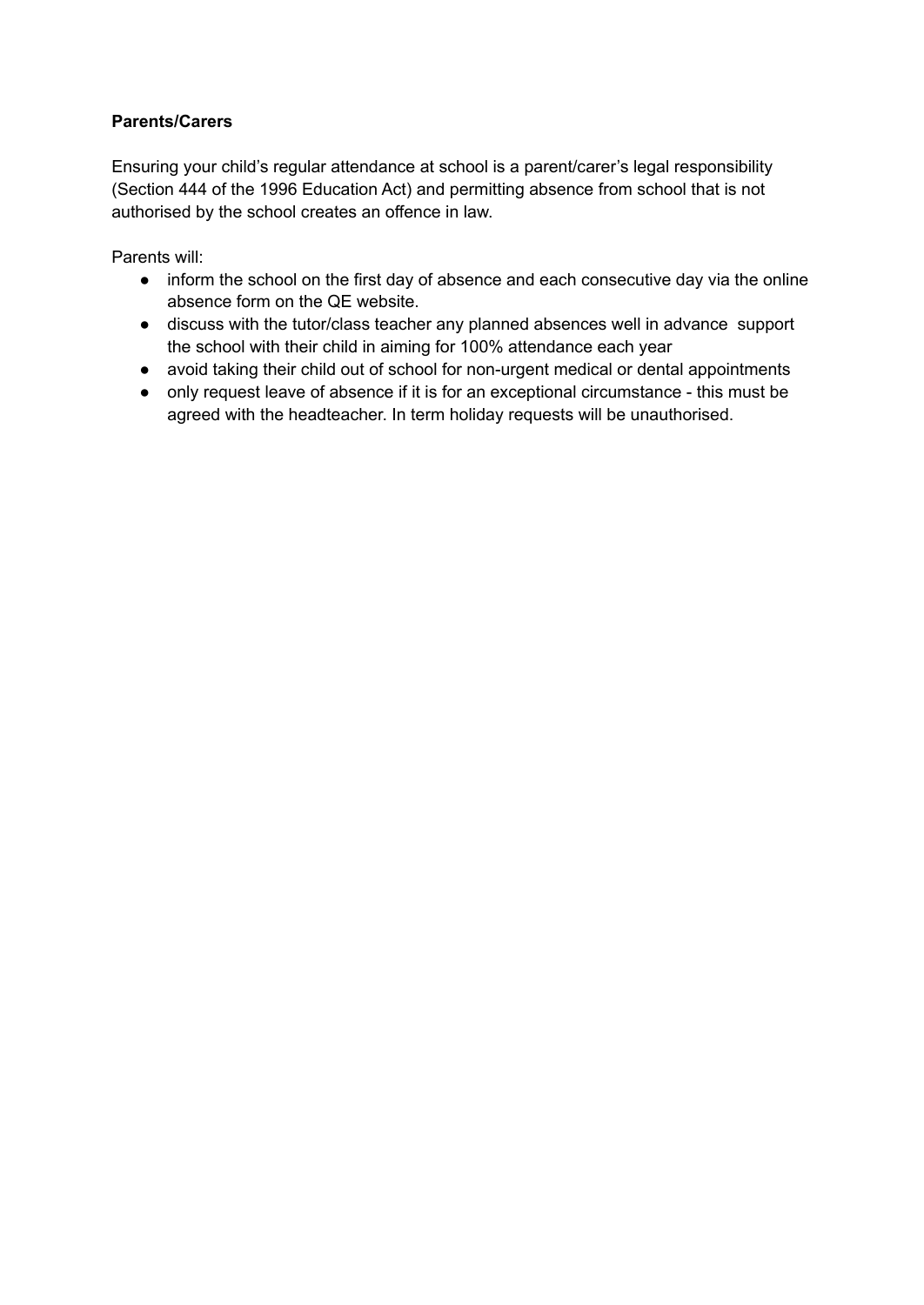# Ongoing

Tutor and Attendance Officer

- Monitor weekly attendance data
- AO to make first day calls
- Teachers keep accurate  $\bullet$ registers

Tutor identifies to Head of House of any concerns regarding attendance

Attendance Officer prepares 96% and below letters and logs medical documents on SIMS

Attendance Officer prepares 90% and below letters and logs medical documents on SIMS



#### Intervention

Assistant Headteacher (AHT) sends Initial attendance letter sent in September to all parents informing them of the school attendance policy and procedures

Tutors support those of attendance between 100-92%

Head of House(HOH) sends 96% and below letter. Monitors attendance. Refers to Attendance officer once at 85%.

20 sessions of illness - Head of House letter. Discuss with parents. No further authorisation without medical documentation Persistent lateness - Head of House letter. Discuss with parents HoH refers to AHT at 85% or below - letter sent

Attendance officer support between 85-60%

Attendance officer refers to HUB team once below 60% Hub support offered at 60% including a referral to Dorset Council Inclusion Team and/or Panel meeting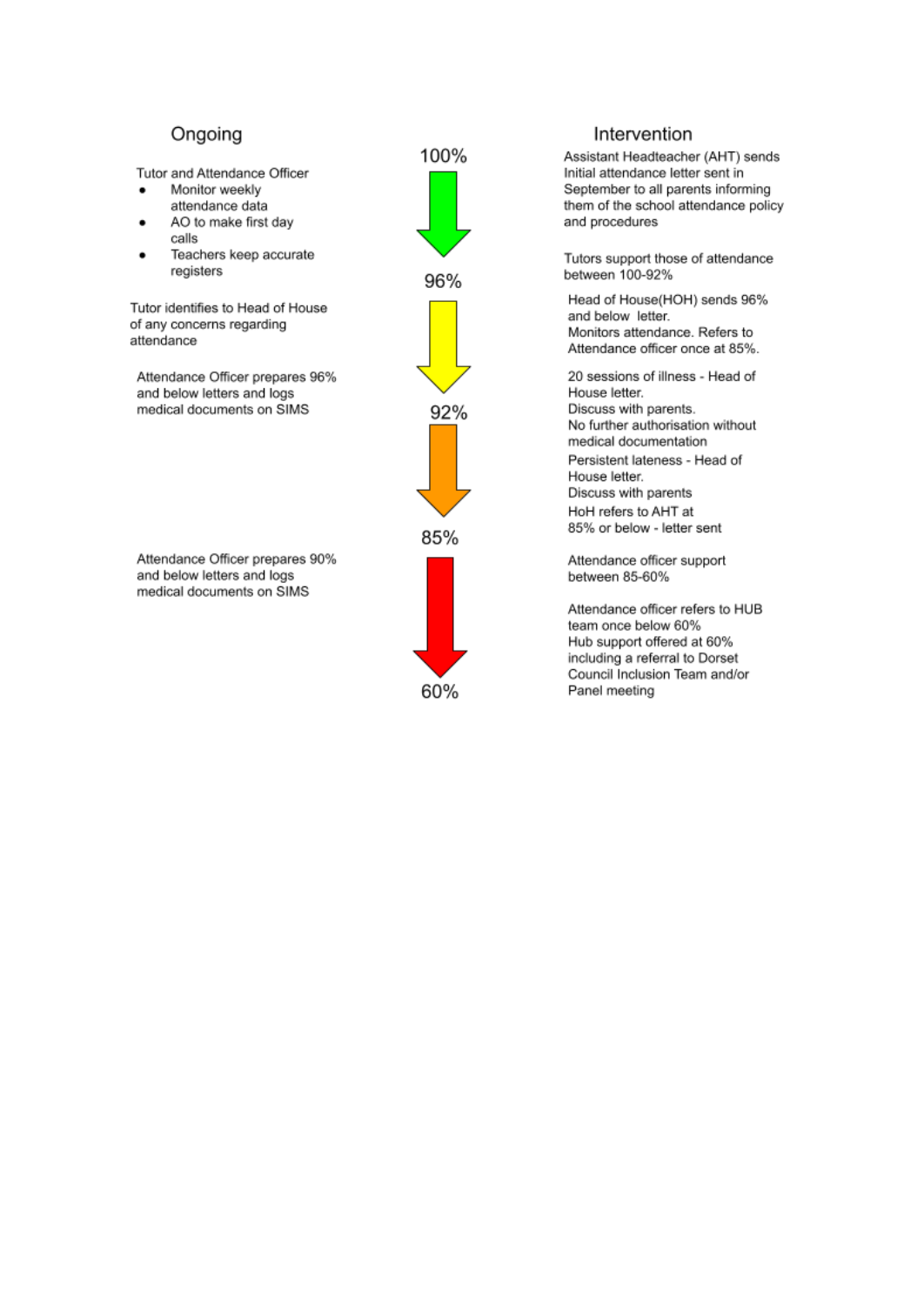# **Section 3 - Recording and Coding**

# **1.Recording attendance**

Legally the register must be marked twice daily. This is once at the start of the school day, 8.40am, and again for the afternoon session at 2:50 pm.

# **2. Lateness and punctuality**

The official register is taken at 08:40am. A student will have an unauthorised lateness when the official register closes at 9:00am. However, lateness due to school bus delays will be marked as an authorised late (coded L) after 9am.

If a student arrives in school between 08:40 and 09:00 they must register with their tutor. If a student arrives in school after 09:00 they must go to the House Office and register with the Attendance Officer.

Persistent lateness to school will result in an after school detention. If a student is more than 3 minutes late to a lesson without a valid reason they will be placed in an after school detention

All lateness is recorded daily. This information will be required by the courts, should a prosecution for non-attendance or lateness be necessary. Arrival after the close of registration will be marked as unauthorised absence and coded U in line with Dorset Council and Department of Education guidance. This mark shows them to be on site, but is legally recorded as an absence. If a pupil is late due to a medical appointment, they will receive an authorised absence, coded M. Please be advised that, where possible, doctors and dentists appointments are to be made outside of school hours or during school holidays.

Parents, guardians or carers of pupils who have patterns of lateness will be contacted to discuss the importance of good time keeping and how this might be achieved. If lateness persists parents, guardians or carers will be invited to attend the school and discuss the problem and support offered. If support is not appropriate or is declined and a child has 10 or more sessions of unauthorised absence due to lateness recorded in any 10 week period, Dorset Council will be required to issue parents with a Penalty Notice in accordance with: issuing Penalty Notices for unauthorised absence from schools (See Section 6 of this policy for further detail).

#### **3. What to do if my child is absent?**

This section should set out the school's expectations of parents in reporting any absence and set out the school's internal procedures for responding to a child's absence.

#### **First day absence**

A child not attending school is considered a **safeguarding** matter. This is why information about the cause of any absence is always required.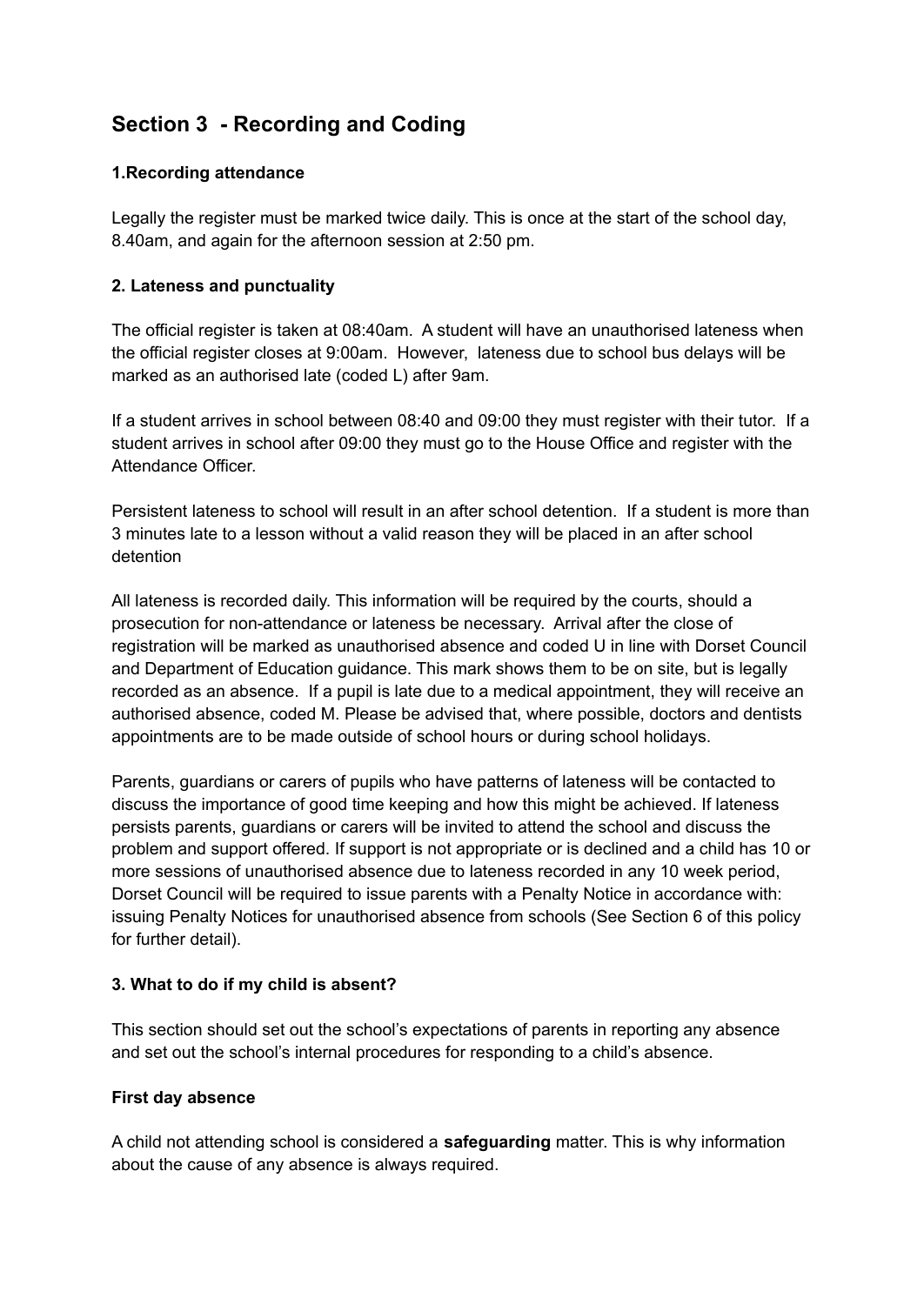If your child is absent you must:

• Complete the online absence form before 08:30, a link can be found on the homepage of the QE website. Provide as much information as possible.

If your child is absent we will:

- $\bullet$  telephone or email you on the first day of absence if we have not heard from you this is because we have a duty to ensure your child's safety as well as their regular school attendance
- invite you in to discuss the situation with our attendance officer, Head of House and assistant headteacher if absences persist
- refer the matter to the Dorset Council Attendance and Inclusion Panels if absence is unauthorised and falls below 90%.

## **Third day absence**

Please note: If your child is not seen and contact has not been established with any of the named parents/carers, after three days of absence the school is required to start child missing in education procedures as set down by Dorset Council and Department of Education guidance. We will make all reasonable enquiries to establish contact with parents/carers and the child, including making enquiries to known friends, wider family or visit the primary home address.

#### **Ten days' absence**

We have a legal duty to report the absence of any pupil who is absent without an explanation for 10 consecutive days. If the child is not seen and contact has not been established with the named parent/carer then the local authority is notified that the child is at risk of missing. Children's Services staff will visit the last known address and alert key services to locate the child. So help us to help you and your child by making sure we always have an up-to-date contact number. There will be regular checks on telephone numbers throughout the year.

#### **Continued or ongoing absence**

If your child misses 10% (three weeks/sessions) or more schooling across the school year, for whatever reason, they are defined as persistent absentees. Absence for whatever reason disadvantages a child by creating gaps in his or her learning. Research shows these gaps affect attainment when attendance falls below 95%. As such, we monitor all absences thoroughly and all attendance data is shared with the local authority and the Department for Education. If your child has had absence and their attendance level is falling towards 90% we will contact you and, depending on the reasons for the absence, we will invite you in for a meeting to discuss the reasons and put together a plan to improve your child's attendance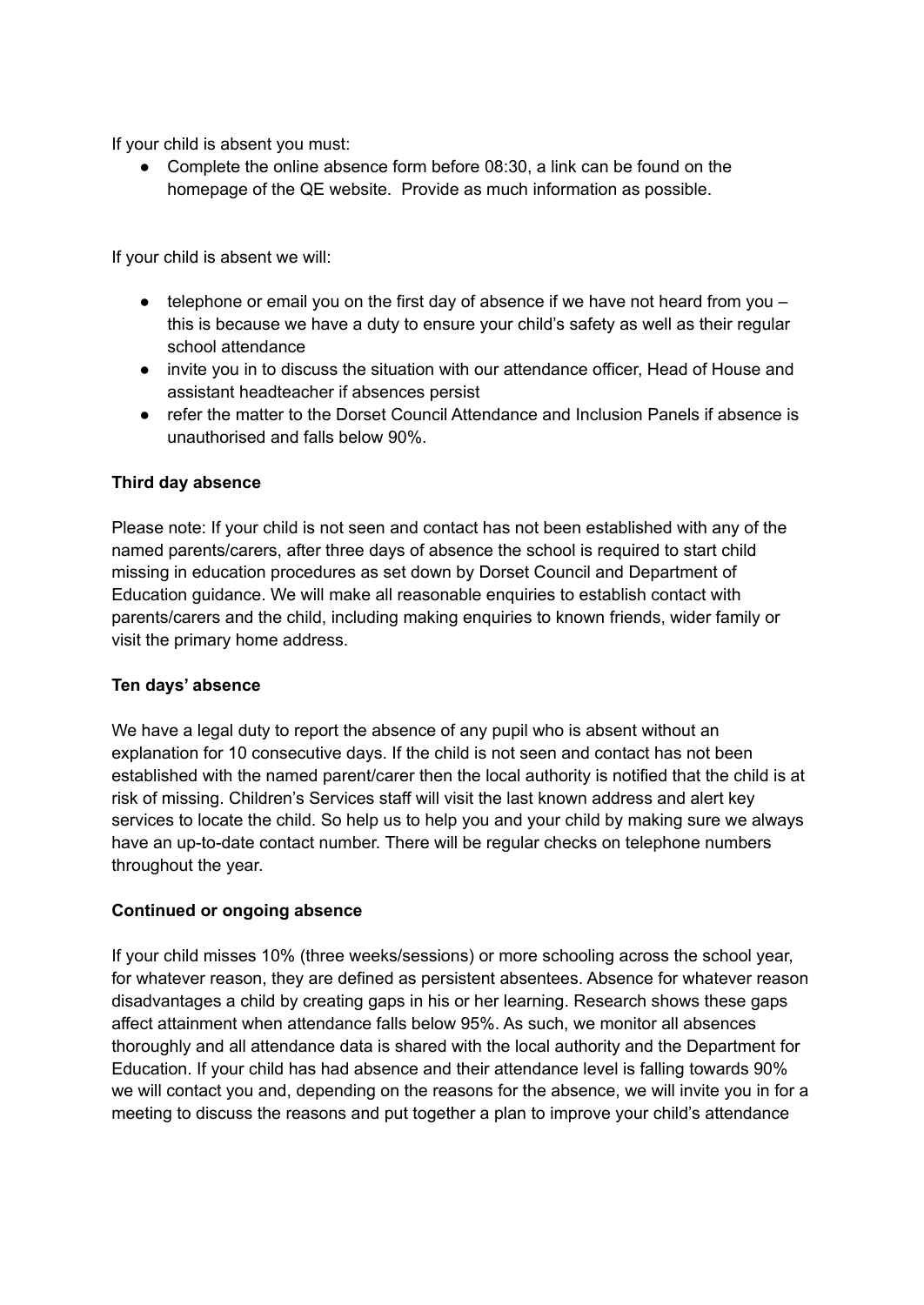# **Section 4 - Leave of absence requests**

Request for leave of absence Amendments to school attendance regulations were updated and enforced from September 2013: The Education (Pupil Registration) (England)

Regulations state that headteachers may not grant any leave of absence during term time unless there are exceptional circumstances. It is important to note that headteachers can determine the length of the authorised absence, as well as whether absence is authorised at all.

The fundamental principles for defining exceptional are rare, significant, or unavoidable, which means the event could not reasonably be scheduled at another time. There are no rules on this as circumstances vary from school to school and family to family.

There is, however, no legal entitlement for time off in school term time to go on holiday and in the majority of cases holiday will not be authorised. Parents/carers wishing to apply for leave of absence need to fill in a leave of absence form available on the QE website in advance and before making any travel arrangements.

If term-time leave is taken without prior permission from the school, the absence will be unauthorised and if the number of sessions absent hits the thresholds set down in Dorset Children's Services penalty notice protocol, parents/carers will be issued with a fixed-penalty fine or other legal action in accordance with the code (see Section 6 for detail). Taking holidays in term time will affect your child's schooling as much as any other absence and we expect parents to help us by not taking children out during school time.

# **Section 5 - Types of Absences**

Pupils are expected to attend school every day for the entire duration of the academic year, unless there is an exceptional reason for the absence.

There are two main categories of absences:

**Authorised absence**: is when the school has accepted the explanation offered as satisfactory justification for the absence or given approval in advance for such an absence. If no explanation is received, absences cannot be authorised. This could include:

- participation in a sporting activity where the child is participating at county or national level
- A funeral
- A medical appointment dentist, hospital etc
- An interview e.g for a college place or an apprenticeship
- Religious observation
- An external examination eg music or ballet exam

**Unauthorised absence**: is when the school has not received a reason for absence or has not approved a child's leave absence from school after a parent's request.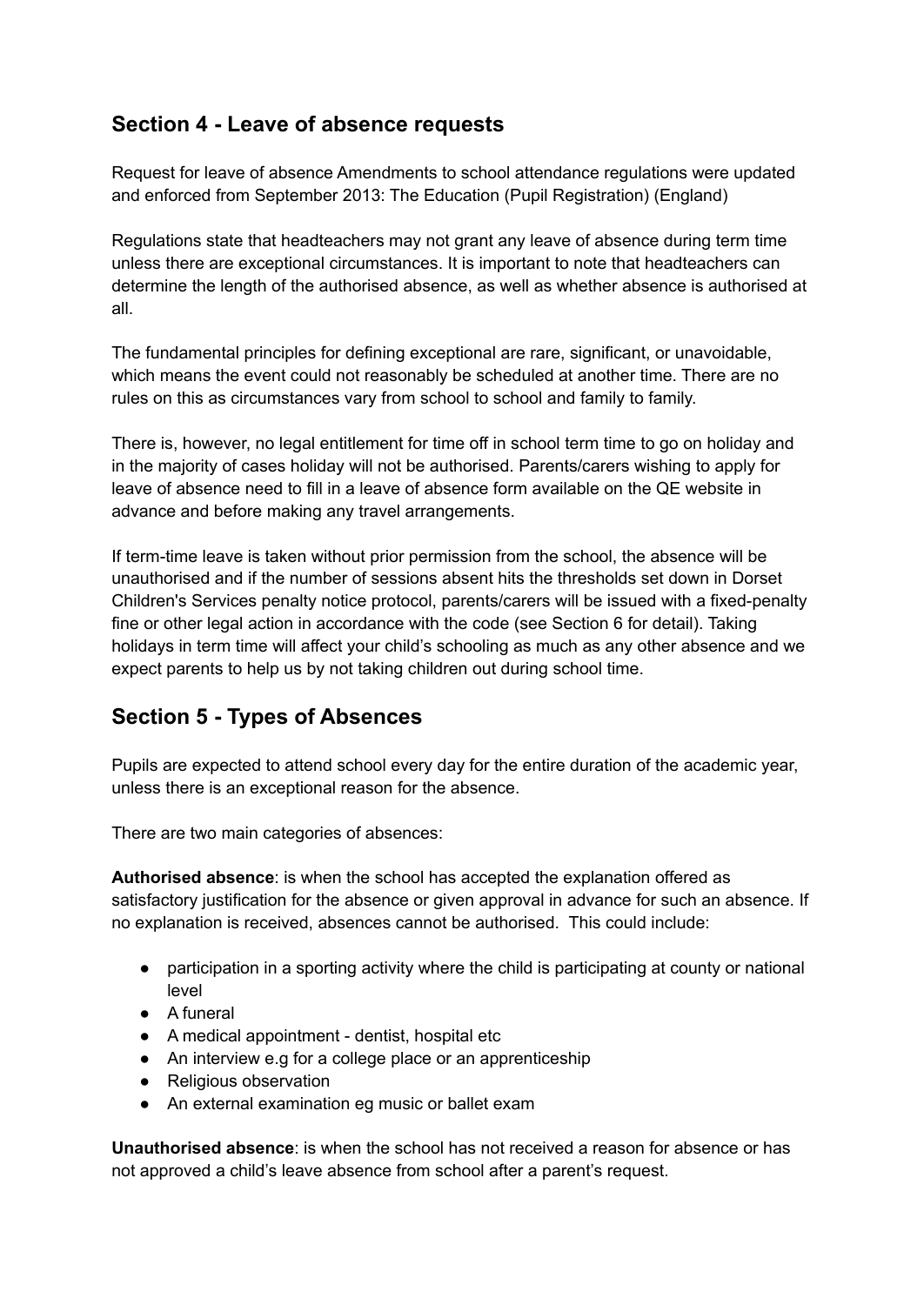This includes:

- parents giving their children permission to be off school unnecessarily, such as for shopping, birthdays, to look after siblings
- truancy before or during the school day
- absences which have not been explained.

A school can, if needed, change an authorised absence to an unauthorised absence and vice versa if new information is presented. Any changes will be communicated to parents/carers. An example of this would be where a parent states a child is unwell but on return to school there is evidence they have been on holiday.

# **Section 6 - Penalty Notices and other legal measures**

In education law, parents/carers are committing an offence if they fail to ensure the regular attendance of their child of compulsory school age at the school at which the child is registered, unless the absence has been authorised by the school.

Legal measures for tackling persistent absence or lateness

Dorset Council will use the full range of legal measures to secure good attendance.

## **Penalty Notices**

For national guidance refer to: Parental responsibility measures for behaviour and attendance, which covers legal measures for non-attendance: <https://www.gov.uk/government/publications/school-attendance>

For Dorset Council guidance refer to:

[https://www.dorsetcouncil.gov.uk/education-and-training/schools-and-learning/at-school/scho](https://www.dorsetcouncil.gov.uk/education-and-training/schools-and-learning/at-school/school-attendance) [ol-attendance](https://www.dorsetcouncil.gov.uk/education-and-training/schools-and-learning/at-school/school-attendance)

The following has been taken from Dorset County Council Children's Services Penalty Notice Protocol:

# **Rationale for Issuing Penalty Notices**

Regular and punctual attendance at school is both a legal requirement and essential for pupils to maximise their educational opportunities.

Children's Services will continue to investigate cases of non-attendance from school and, following appropriate casework, instigate legal action if applicable. In law, an offence occurs if a parent/carer fails to secure a child's attendance at the school at which they are a registered pupil and that absence is not authorised by the school.

Penalty Notices supplement the existing sanctions currently available under section 444 Education Act 1996 or section 36 Children Act 1989 to enforce attendance at school where appropriate. Children's Services delivers this LA responsibility.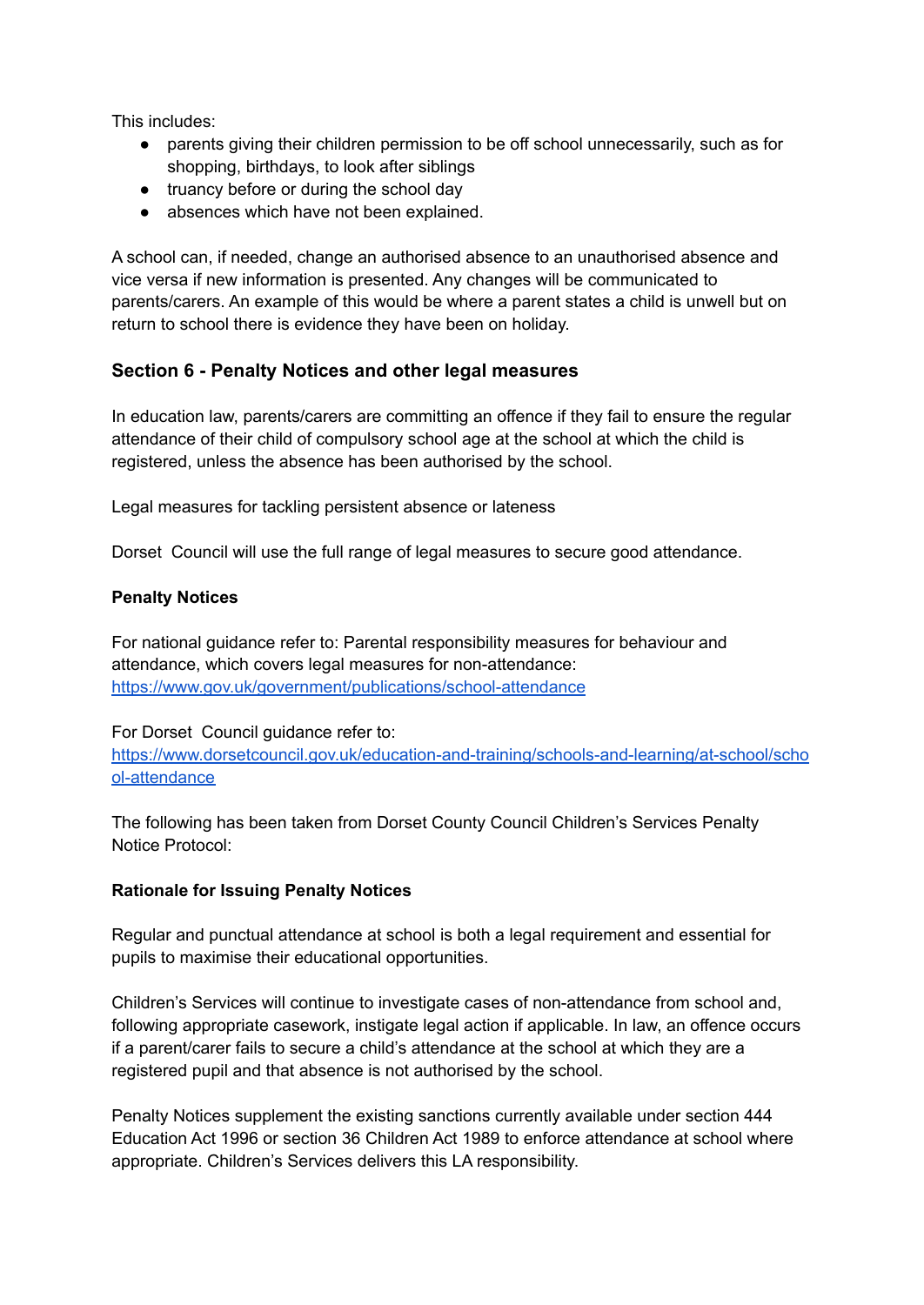## **Circumstances where a Penalty Notice may be used**

Penalty Notices can only be issued in cases where a pupil of compulsory school age has been absent and the absence has not been authorised by the school or where the pupil has persistently arrived late after the register has closed.

The level of absence that is necessary before a Penalty Notice can be issued is 10 or more half days of unauthorised absence within a 12 school week period. The key consideration in deciding whether to issue a Penalty Notice will be whether it can be effective in helping to get the pupil who is missing education back into school.

A Penalty Notice is a suitable intervention in circumstances of parentally condoned truancy, where the parent is considered capable of securing their child's regular attendance but is not willing to take responsibility for doing so.

To ensure consistent and fair delivery of Penalty Notices, the following criteria for their use shall apply:

No one parent will receive more than three separate Penalty Notices resulting from the unauthorised absence of an individual child in any twelve month period. However, where families contain more than one poorly attending pupil, multiple issues may occur.

## **Procedure for issuing Penalty Notices**

Dorset Council Children's Services will issue Penalty Notices for all Dorset Schools. Penalty Notices will only be issued by first class post and never as an on the spot action; this is to satisfy that all evidential requirements are in place and to meet health and safety requirements.

Children's Services will receive requests from schools, Dorset Police and neighbouring LAs. Requests from Schools will be sent to the School Attendance Team following discussion with a member of the Team.

A Penalty Notice may be issued providing it does not conflict with other intervention strategies in place or other enforcement sanctions already being processed. Children's Services will respond to all requests within 10 school days of receipt and where all criteria are met, will:

In cases of unauthorised absence

- Issue a formal warning to the parent/carer of the possibility of a Penalty Notice being used.
- In the same letter set a period of 15 school days within which the pupil must have no unauthorised absence.
- Issue a Penalty Notice through the post at the end of the 15 day period if the required level of improvement has not been achieved